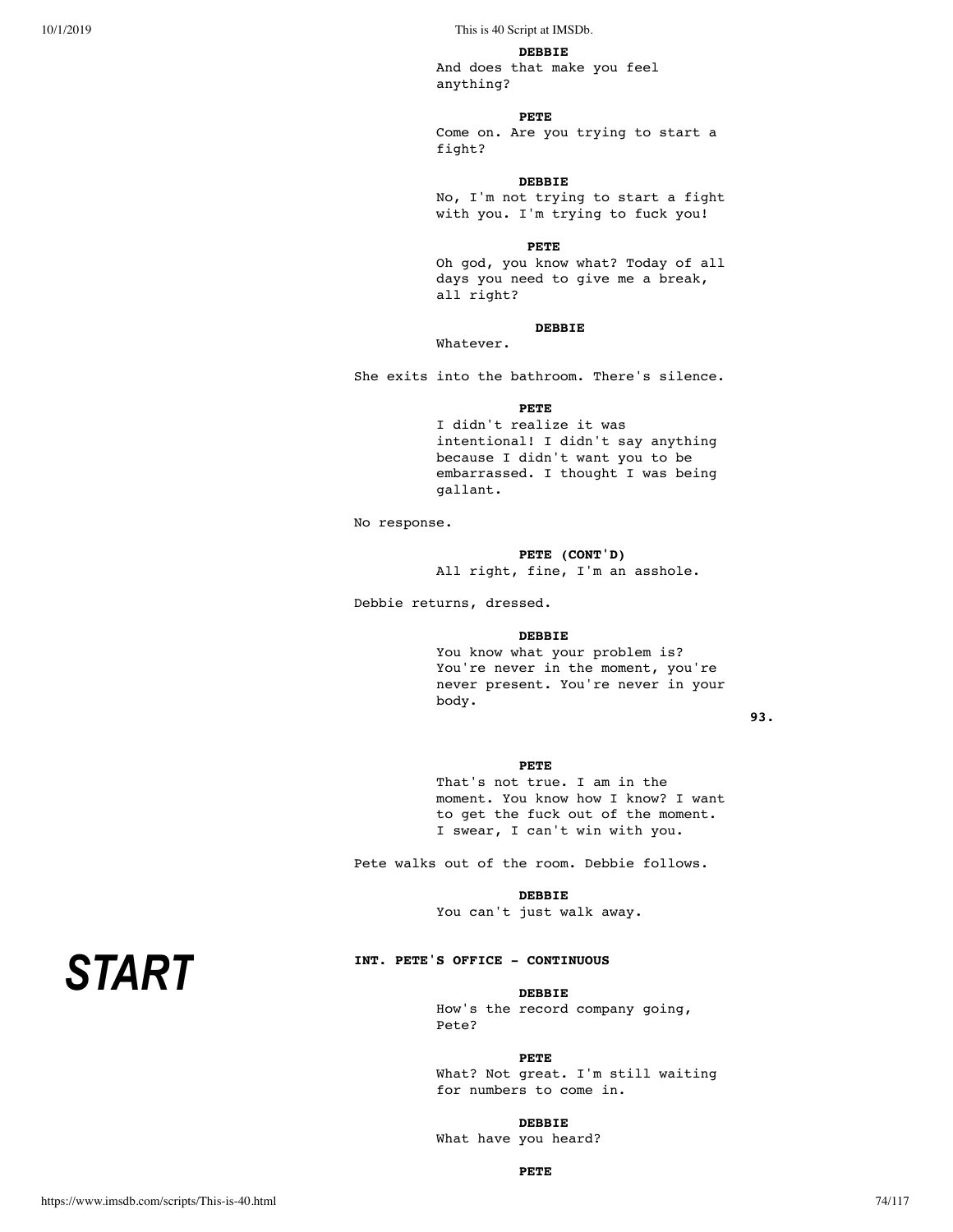A couple numbers have trickled in. It's lower than we expected.

#### **DEBBIE**

Then why are you giving Larry money?

## **PETE**

What?

#### **DEBBIE**

I know everything. I talked to the accountant.

#### **PETE**

All right, you know what? I don't want to get into some nasty fight. So can we please talk to each other like the therapist told us to talk to each other?

#### **DEBBIE**

Fine. It makes me feel sad when you are dishonest.

#### **PETE**

I understand it makes you feel bad when I am dishonest with you. **(MORE)**

**94.**

#### **PETE (CONT'D)**

It hurts my feelings when you treat me with contempt and corner me and try and trick me into lying.

#### **DEBBIE**

Okay. It makes me sad when it's so easy to trick you into lying because you're such a lying shitbag.

#### **PETE**

You can't do that. The therapist said you're not allowed to judge me.

#### **DEBBIE**

That's not a judgment. That's just a fact.

#### **PETE**

Fair enough. Sometimes I withhold truth, that is true. But it's only because I'm scared to death of your crazy-assed illogical overreactions.

#### **DEBBIE**

Well, it hurts me inside and triggers me that you're such a dishonest shit that you're lending your father money without telling me, while your record company is going bankrupt and we're on the verge of losing our fucking house!

## **INT. CHARLOTTE'S ROOM - CONTINUOUS**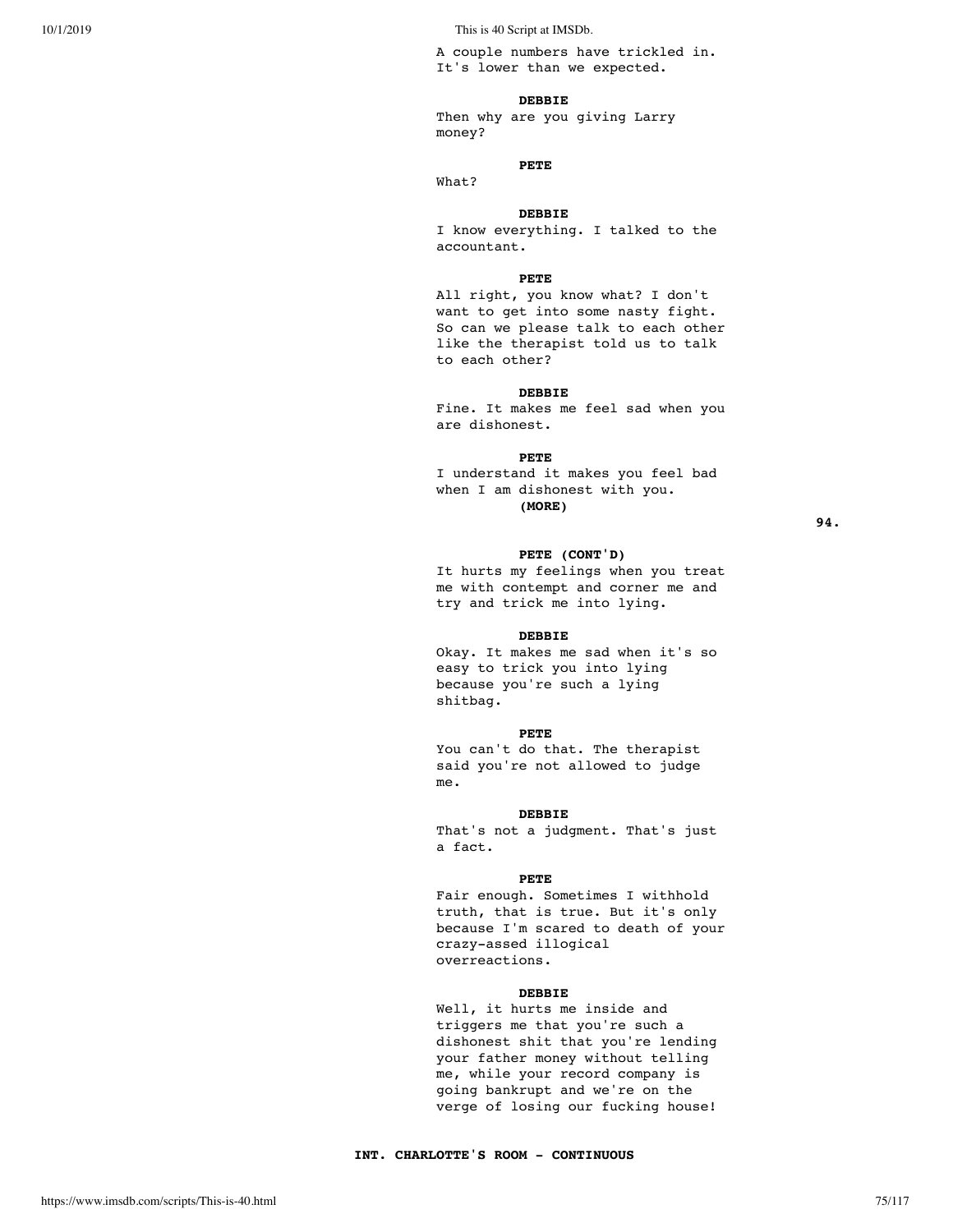Charlotte plays piano in her room alone. Through the wall, she can hear Debbie and Pete fighting.

#### **INT. BEDROOM - CONTINUOUS**

## **DEBBIE**

What else are you lying about?

#### **PETE**

I've taken Viagra for two years. I ate six muffins downstairs a while ago and my cholesterol level is 305. My heart could explode at any second. These might be my very last words. **(MORE)**

**95.**

#### **PETE (CONT'D)**

And I gave Charlotte antibiotics when you weren't looking. That's why her ear got better. So, go fuck your witch doctor.

#### **DEBBIE**

What are we even doing? This is not making me happy. You're not happy. You don't like me. I can feel that. I'm not blind. Jesus. We're like business associates. We're like brother and sister. There's no passion there.

#### **PETE**

We're not like brother and sister. You know what we're like? We're like Simon and Garfunkel, and somehow you turned me into Garfunkel.

#### **DEBBIE**

I don't even know what that means.

## **PETE**

Art Garfunkel.

#### **DEBBIE**

What's wrong with Art Garfunkel? He has a beautiful voice.

#### **PETE**

He's got an amazing voice. He could put a harmony to anything, but what I'm saying is that you turned me into him.

#### **DEBBIE**

What the hell are you talking about?

#### **PETE**

Simon controls him.

#### **DEBBIE**

That's because Simon writes the fucking songs! He's the better one.

## **PETE**

You know what? I see the way you